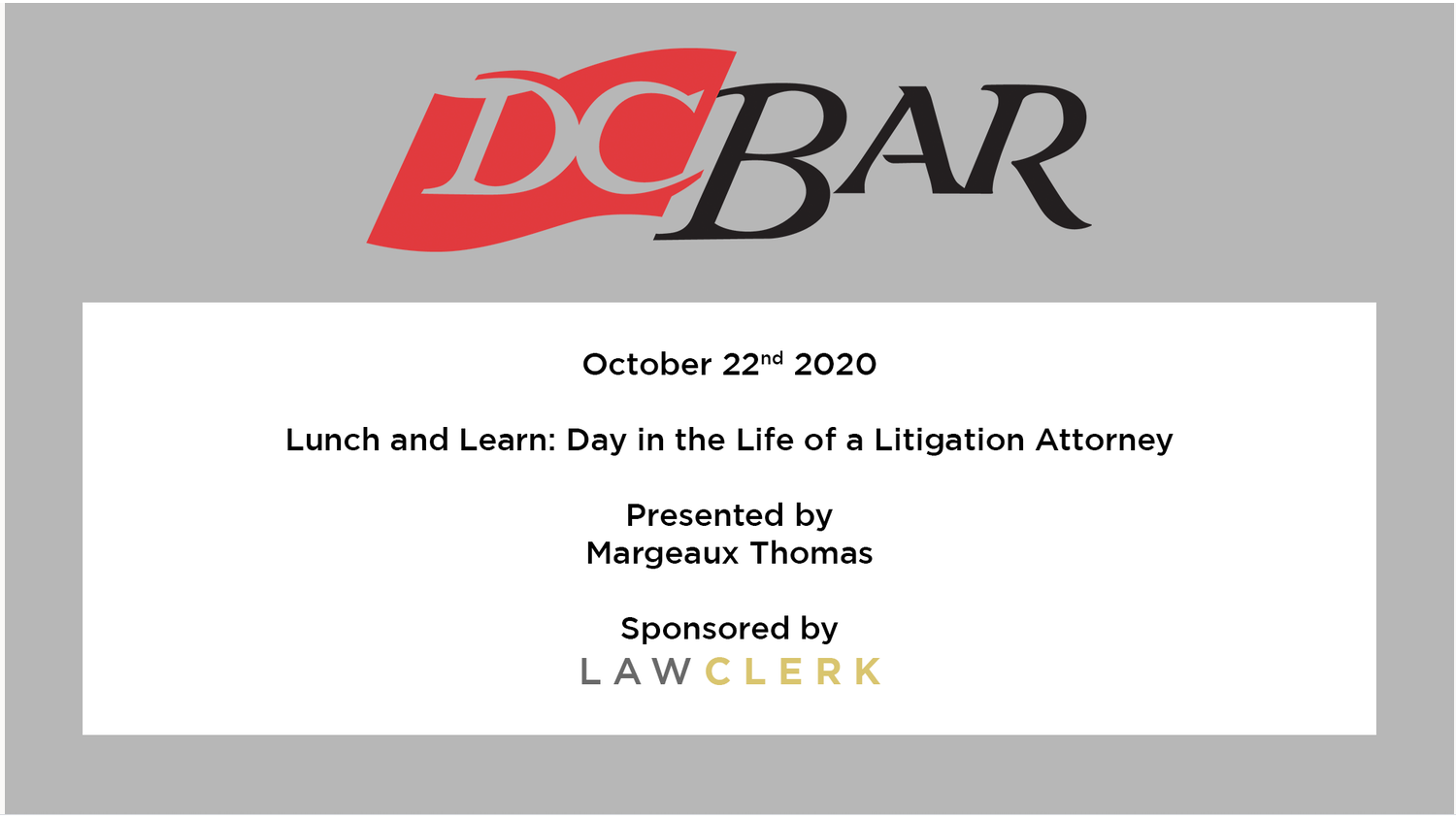## A DAY IN THE LIFE OF A LITIGATION ATTORNEY

PRESENTED BY: D. MARGEAUX THOMAS



D. Margeaux Thomas The Thomas Law Office PLC 11130 Fairfax Blvd., Ste 200-G Fairfax, VA 22030 P. 703-957-2577 mthomas@thomaslawplc.com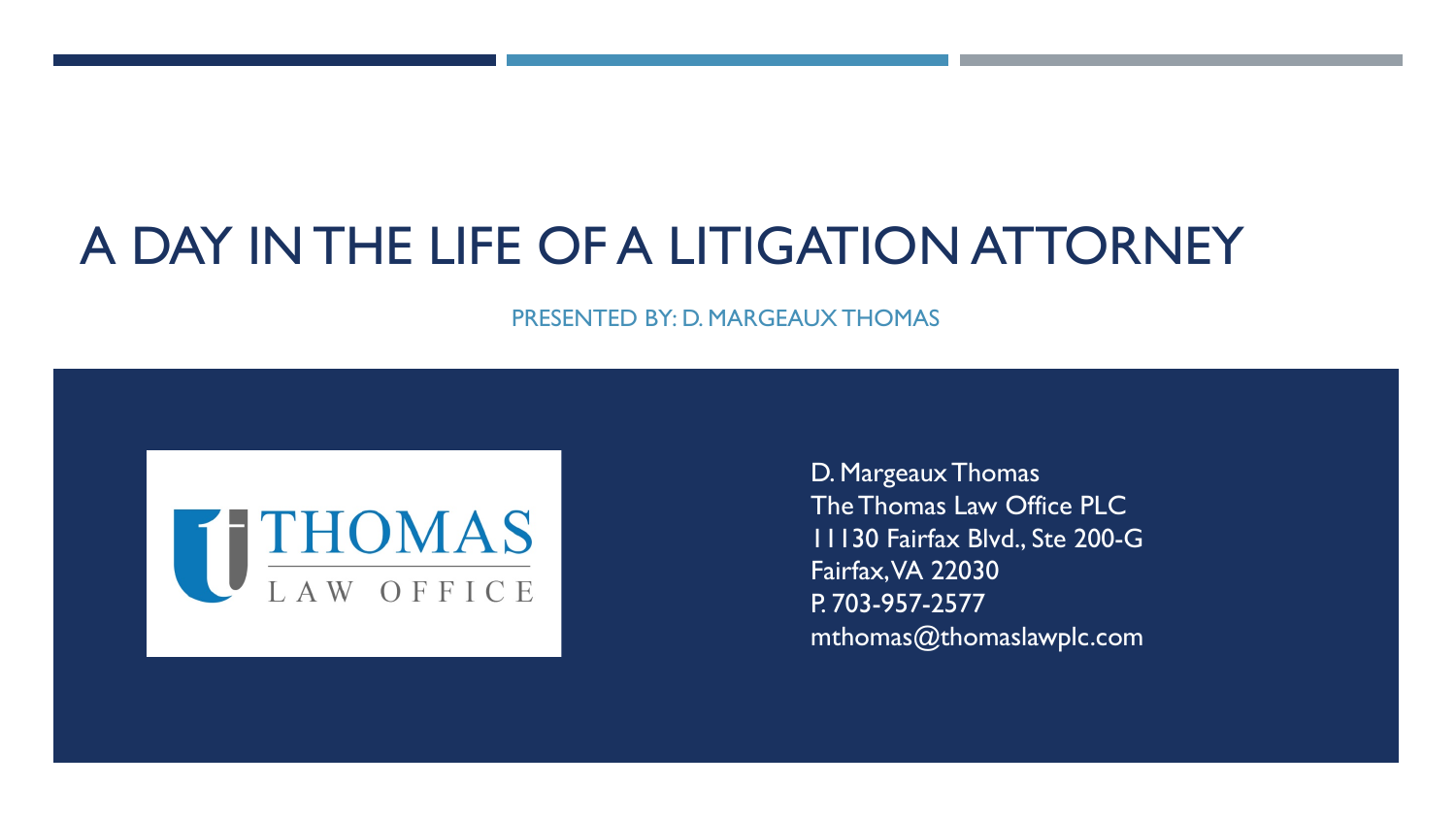

"LITIGATION IS THE PURSUIT OF PRACTICAL ENDS, NOT A GAME OF CHESS."

- *FELIX FRANKFURTER, ASSOCIATE JUSTICE OF US SUPREME COURT (1939- 1962)*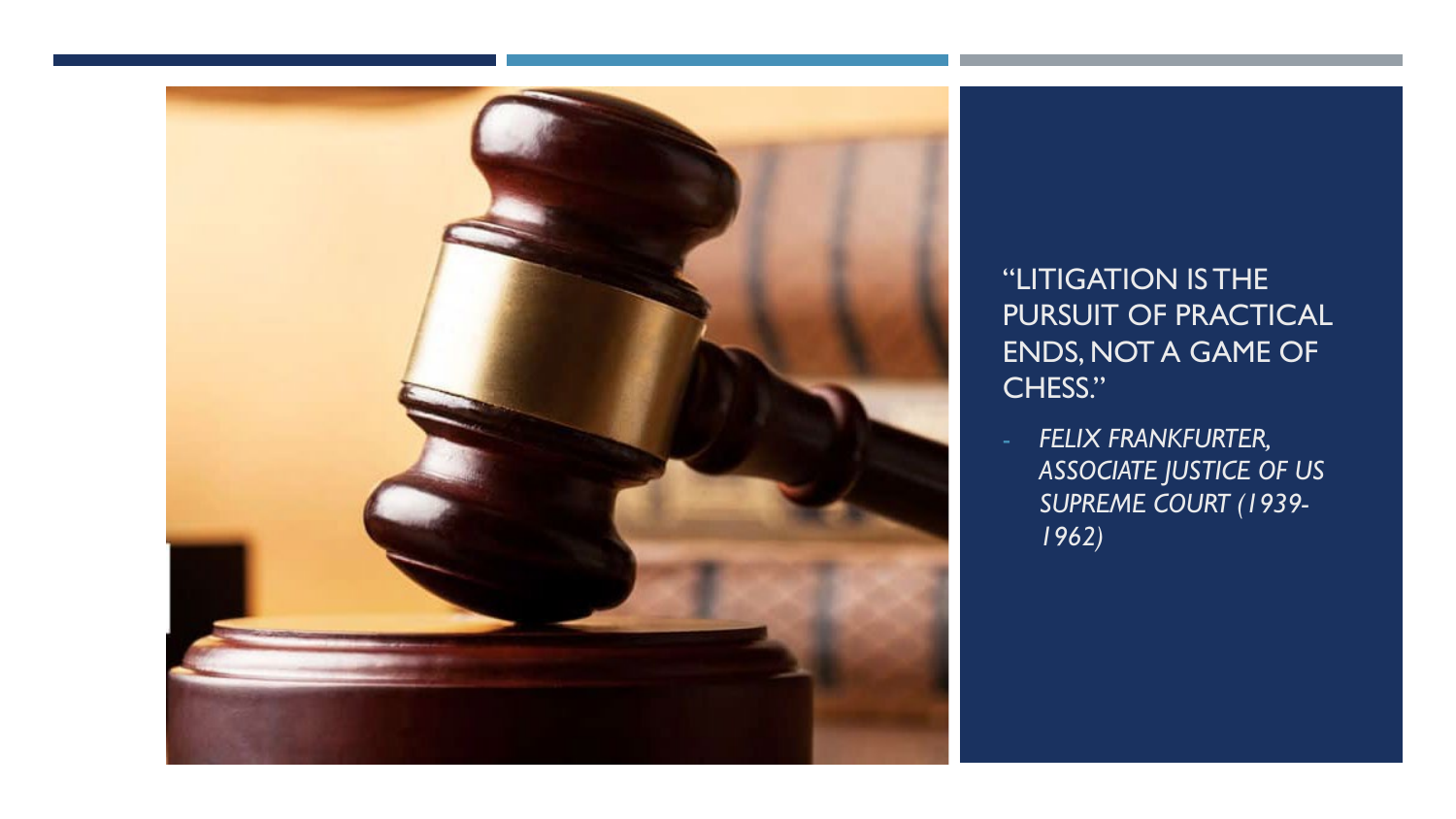#### BUSINESS LITIGATION PRACTICE AREAS

- **Intellectual Property and Patent Litigation**
- Commercial Disputes Breach of contract
- **Employment Law**
- **Anti-trust**
- **Franchise**
- **Real Property**
- **Business Torts Conspiracy, Tortious Interference**
- **Landlord Tenant**

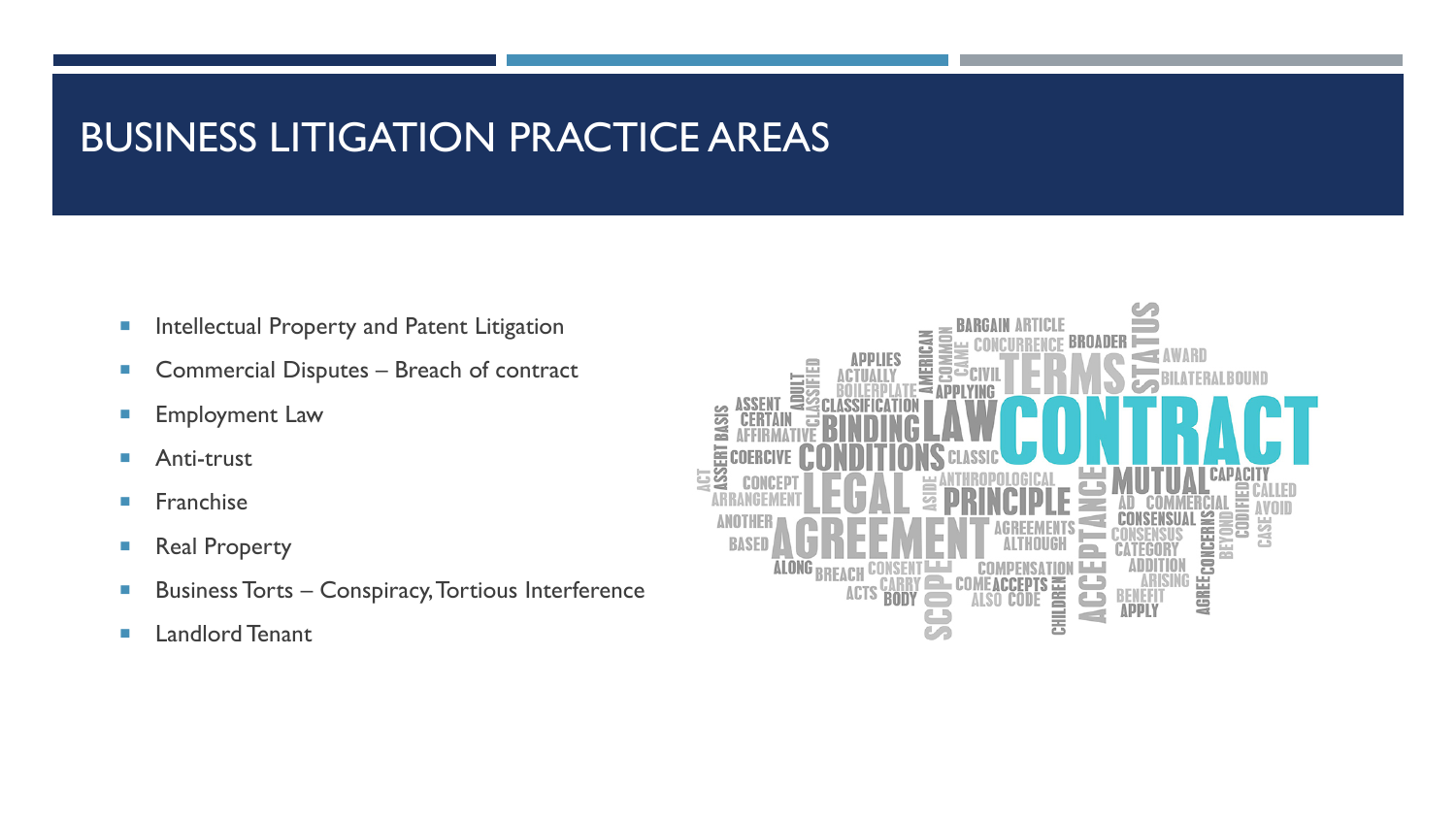#### WHAT ARE THE ADVANTAGES OF HAVING A NICHE?









You become the "go-to" person for particular matters – prospective clients/ referrals remember what you do.



Clients feel reassured and comforted knowing that they are speaking to an expert regarding their matter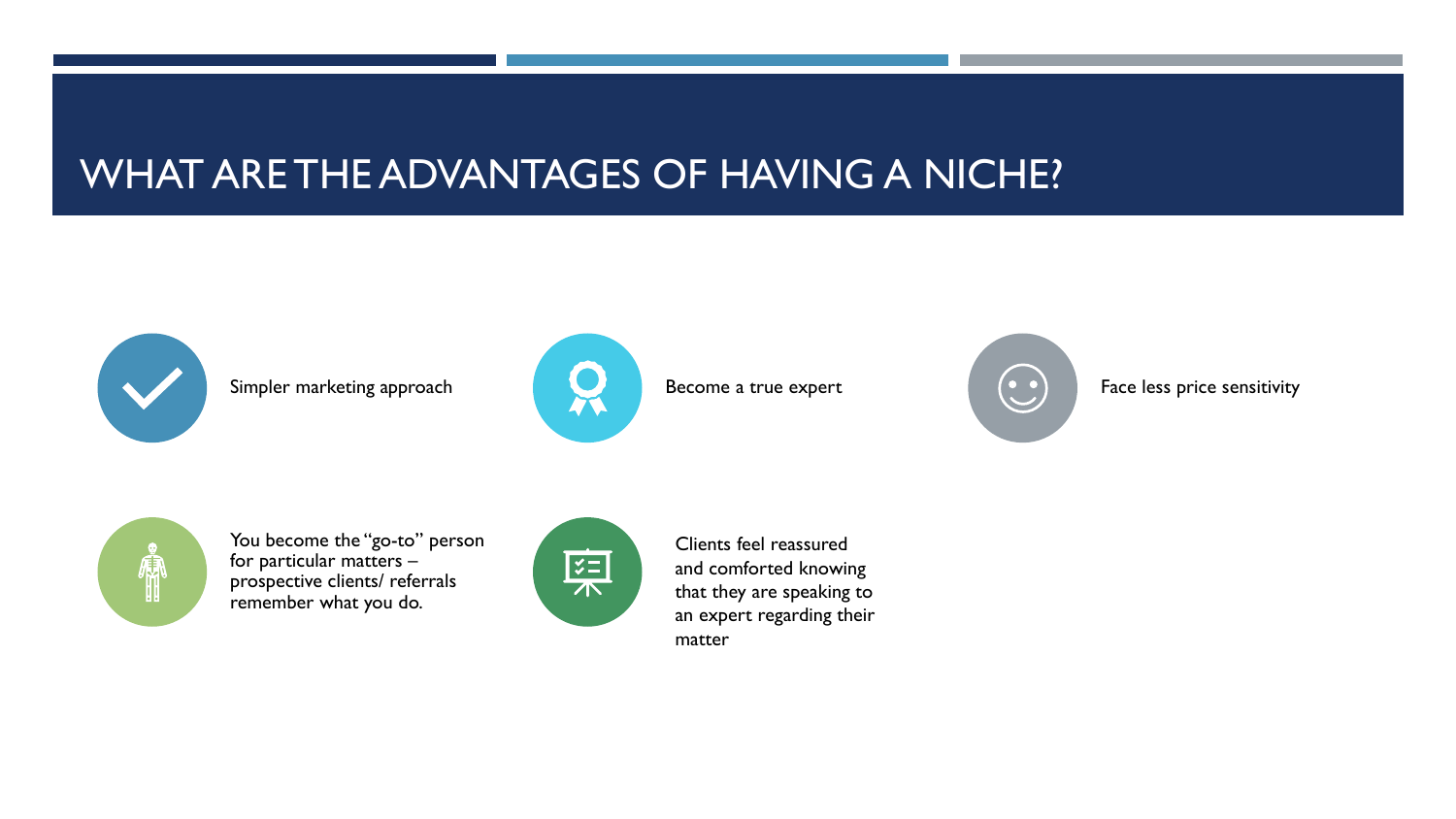#### WHAT SIDE ARE YOU ON?



# Representation:

# **Plaintiff**

**Defendant** 

**Class Action**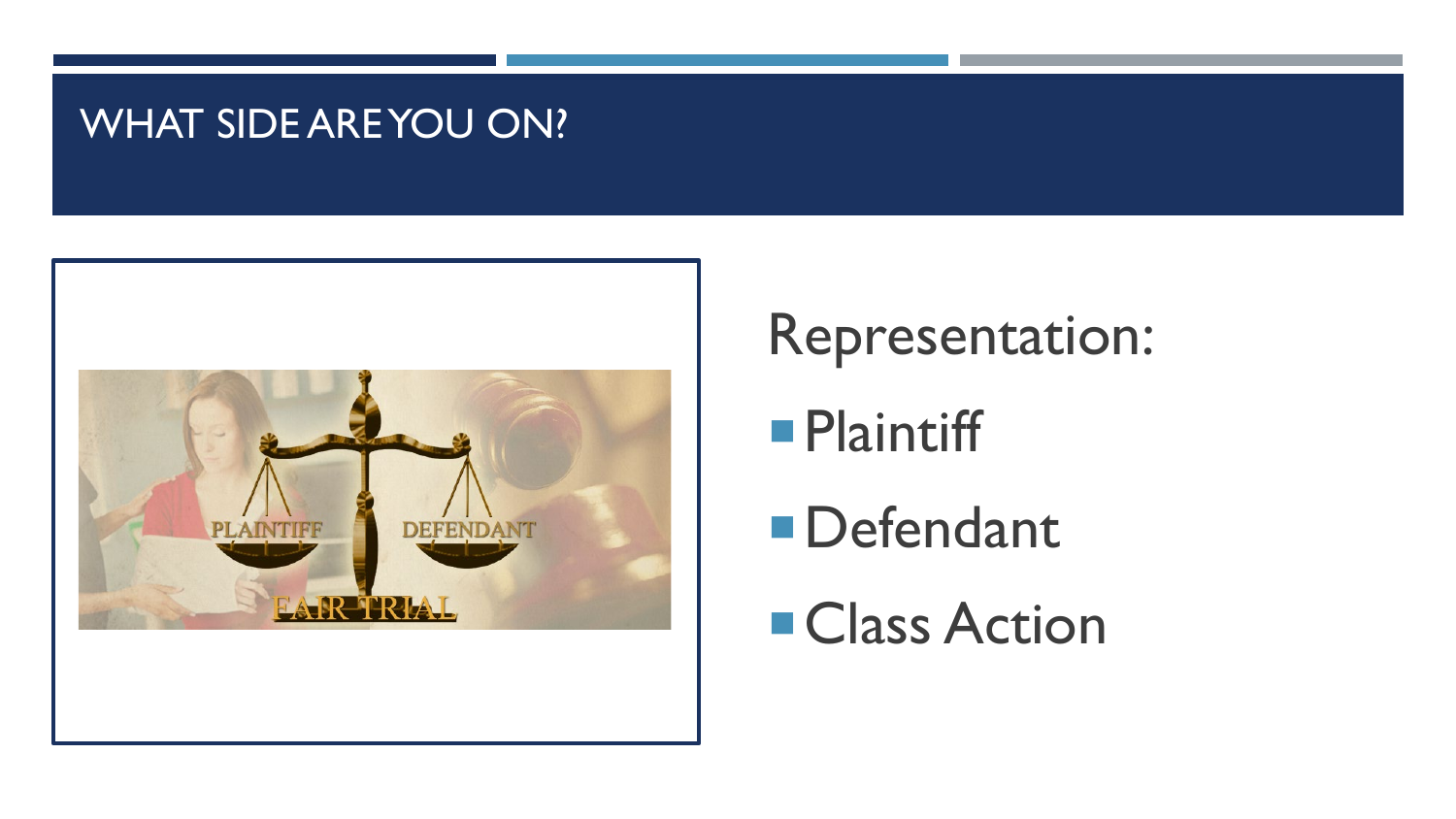#### QUESTIONS TO CONSIDER WHEN MANAGING A BUSINESS LITIGATION LAW PRACTICE

1. How will I ensure that I am keeping myself informed on new laws?

2. What is a good case management system?

3. How will I communicate with my clients?

4. Would I be better off working with or for someone else?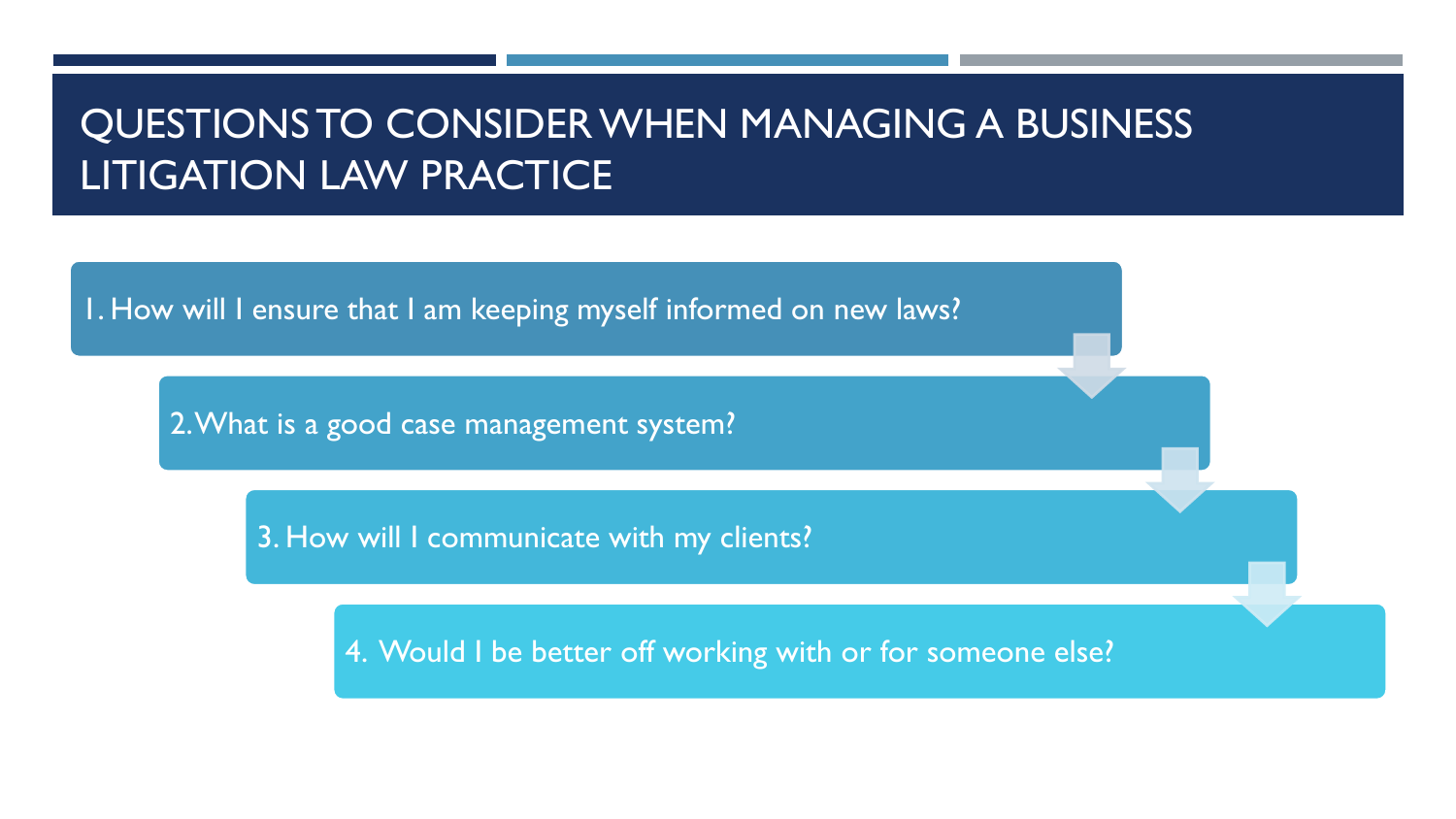#### LAW PRACTICE MANAGEMENT



Calendar/Docketing Process and Procedure



Practice Management and Billing Software (CLIO, Practice Panther, MyCase, etc.)

Document Management



Customer Relationship Management ("CRM") (Contactually)



Website – Leads, Educational Resource, and Reputation Verification

Scanner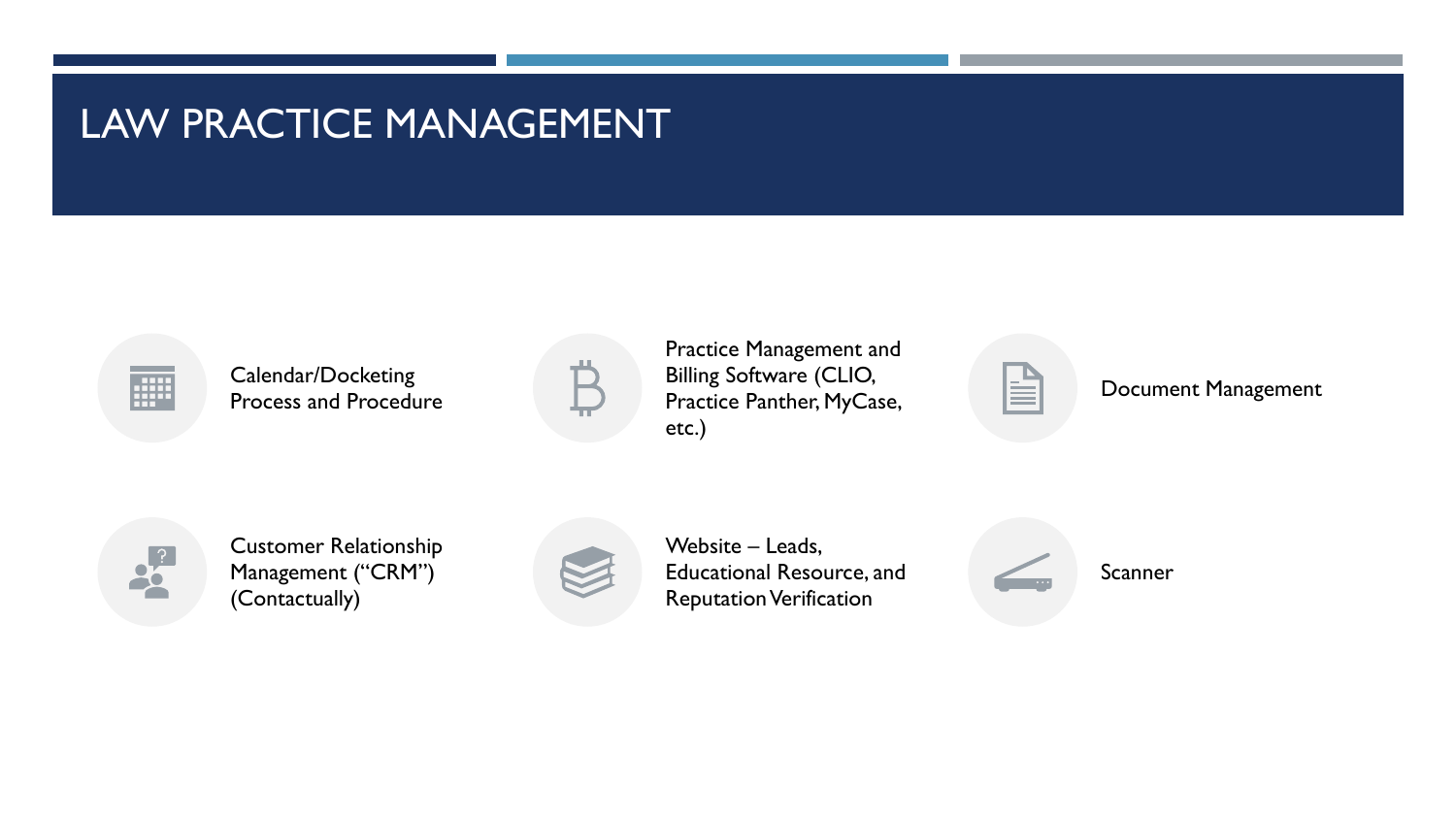#### CLIENT-LAWYER RELATIONSHIP

Understand the client's definition of success regarding their case outcome

# Managing the client's expectations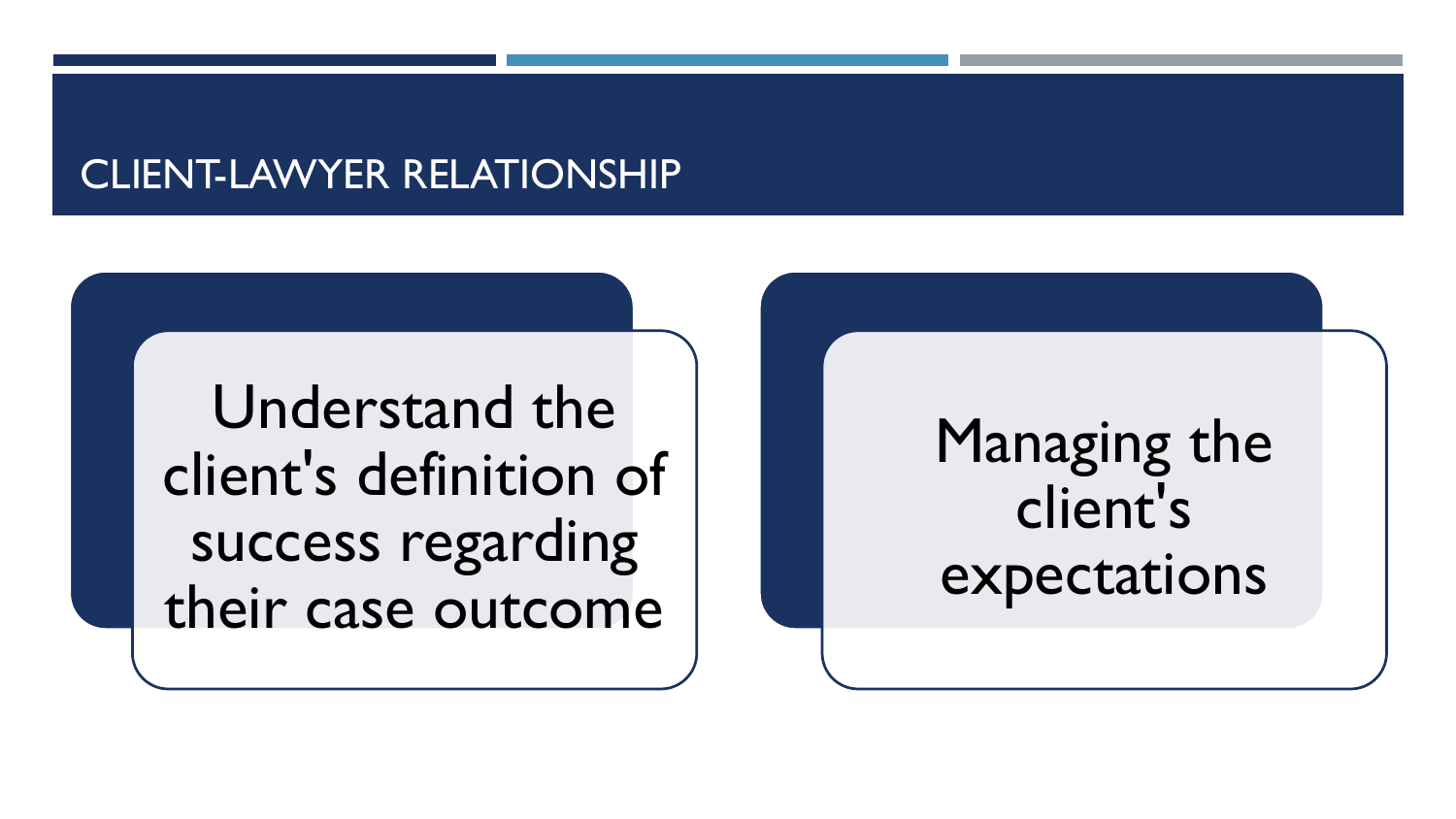#### LAW FIRM ECONOMICS

- **Bookkeeping**
- **Staffing (virtual options)**
- **Fee Agreements (scope of representation and** advanced retainers)
- Referral Source Arrangements (co-counsel, of counsel, referral fees)

#### **LAW FIRM ECONOMIC MODEL**

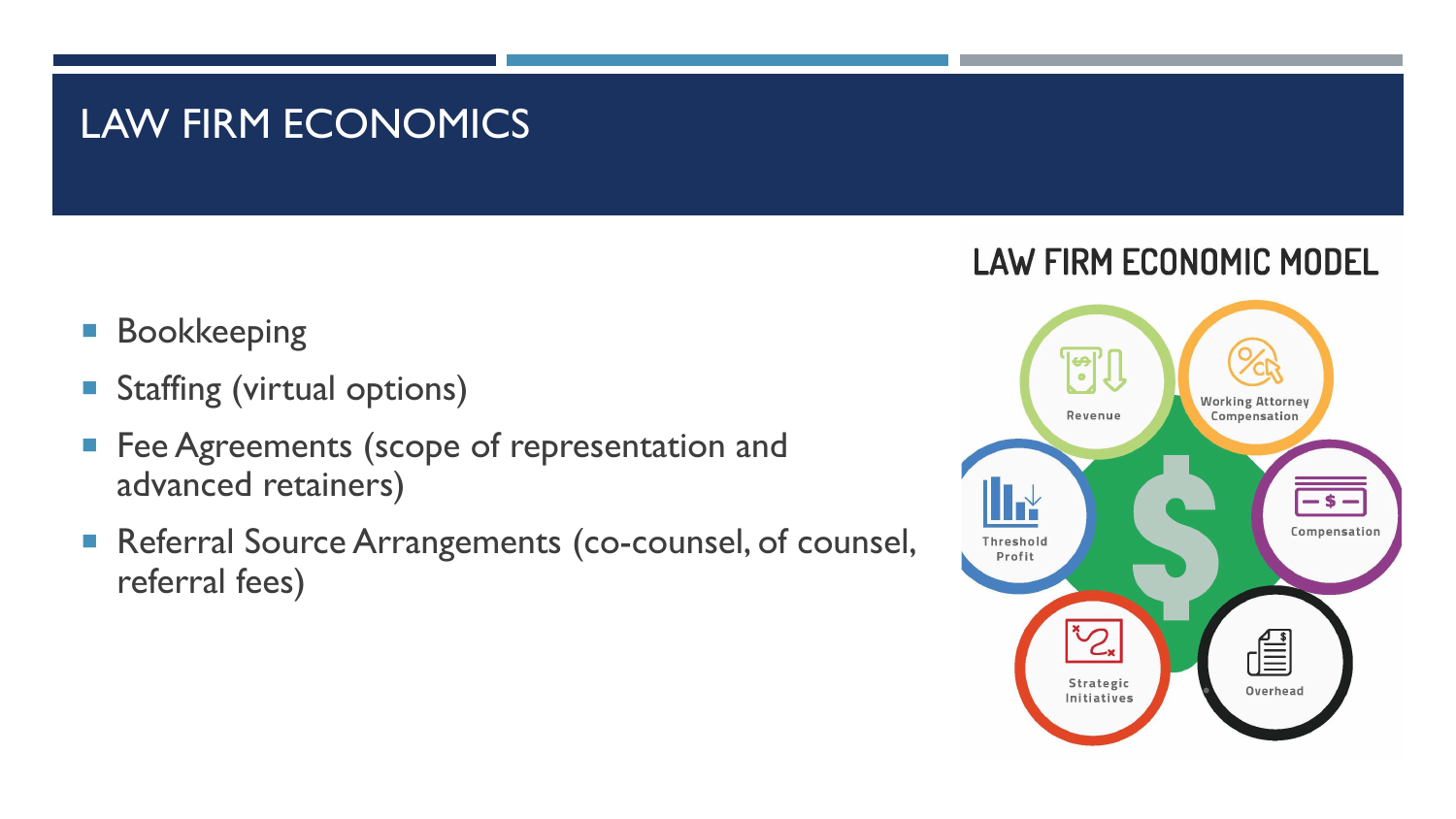#### LAW FIRM ECONOMICS CONTINUED



- **Marketing** 
	- Conferences
	- **Business Coaches**
	- **Speaking Engagements (Podcasts, CLEs, etc.)**
	- **Networking Events**
	- **Membership in Legal Organizations (Facebook** Groups)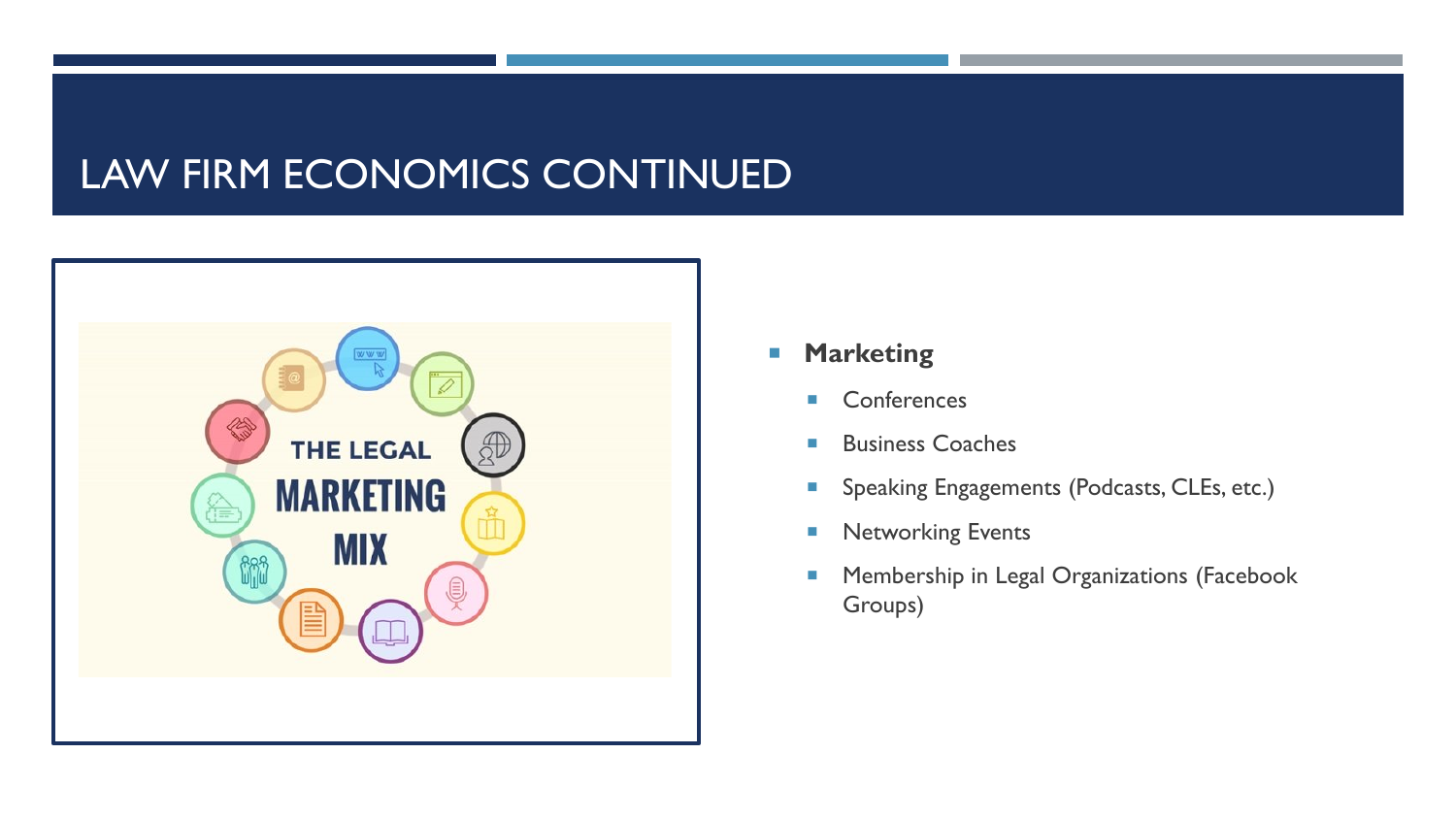#### INTAKE



#### NO UNSCHEDULED PHONE CALL POLICY

#### TRACKING LEADS AND SOURCES

#### PIPELINE TO MARKETING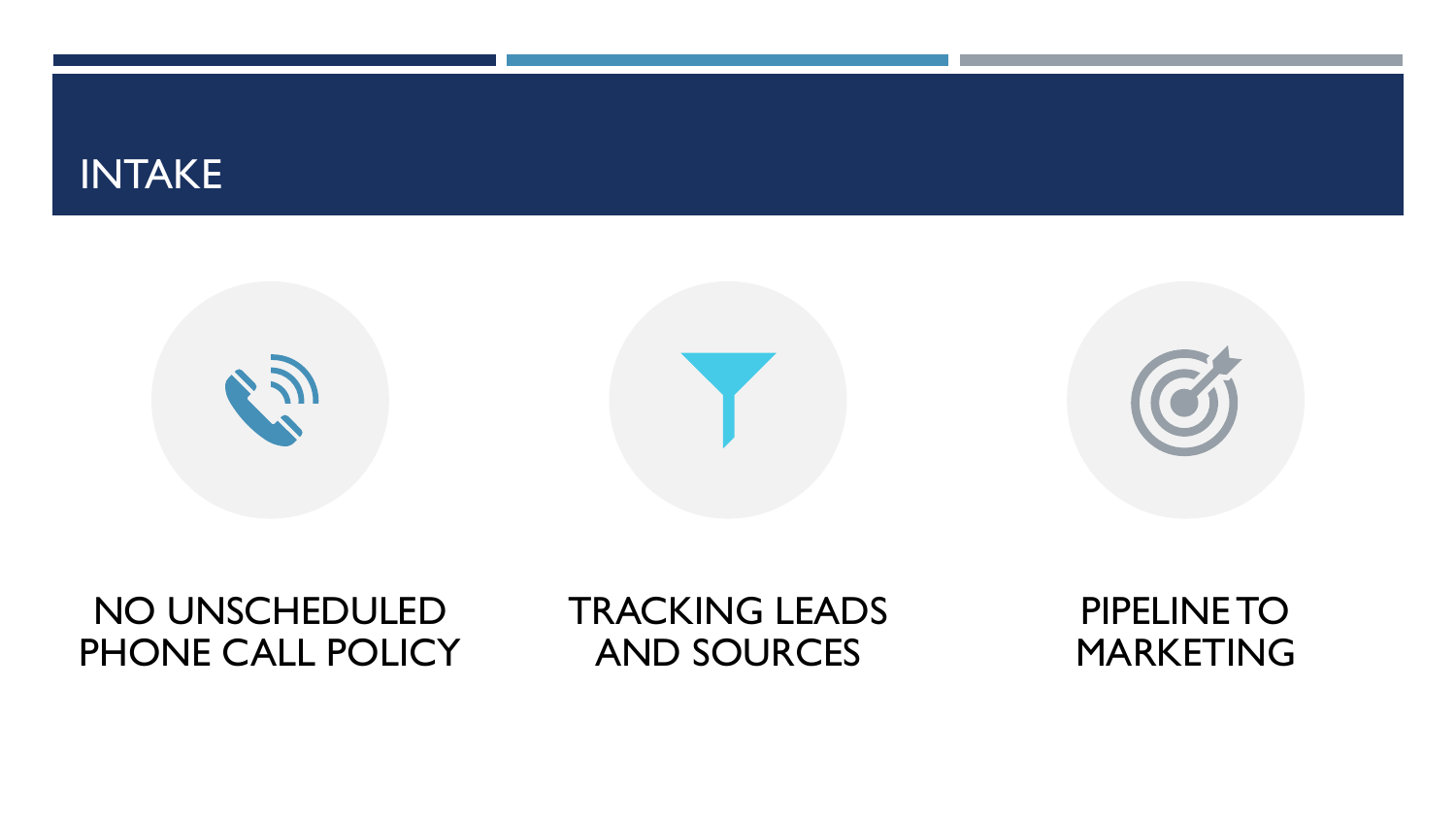#### 5 SCARY MISTAKES IN MANAGING BUSINESS LITIGATION CASE LOAD AND GROWING FIRM



Risk Aversion Working in Business vs. On Business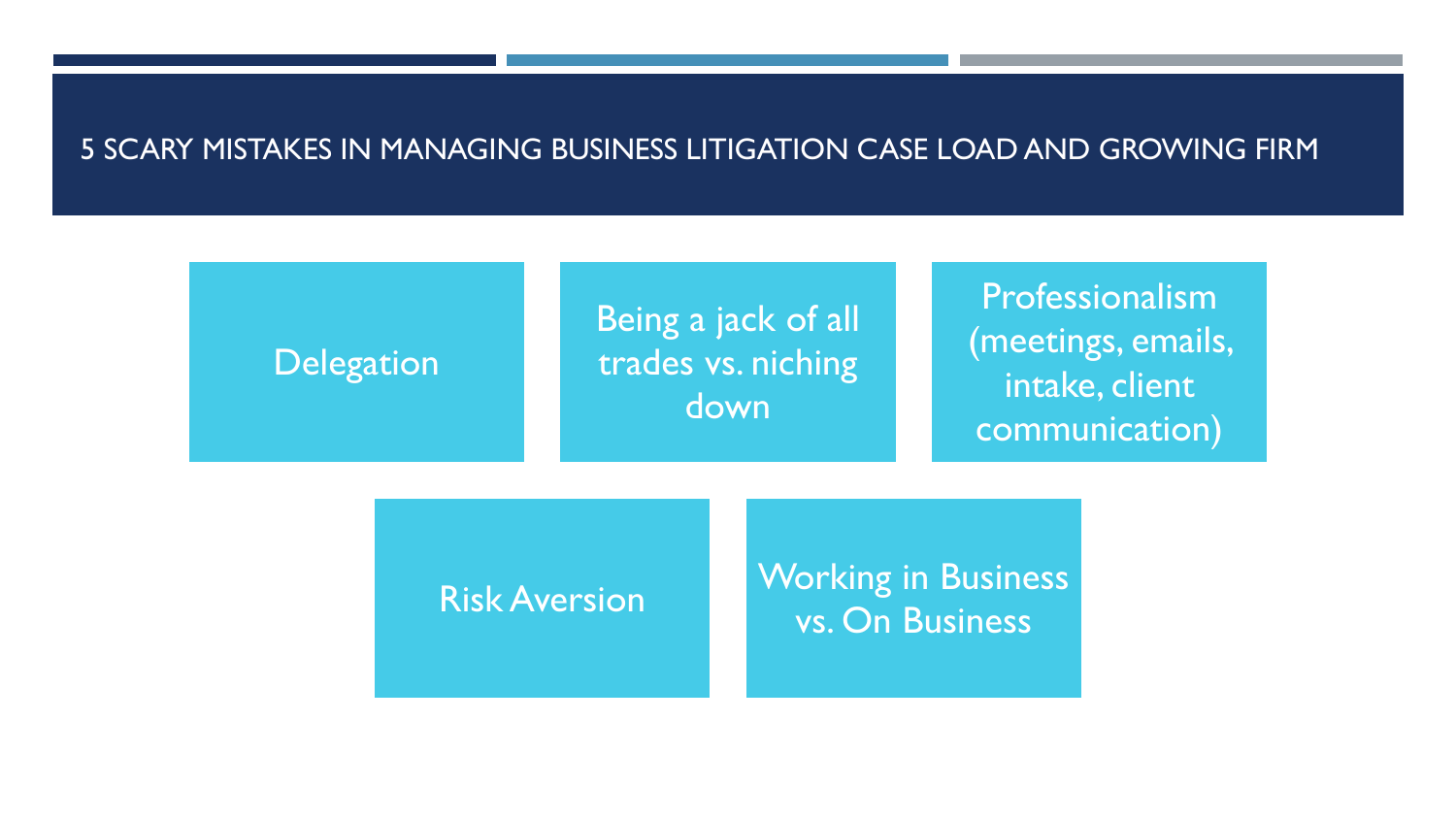#### BONUS TIP – KNOWING WHEN TO PIVOT.



- Recognize and understand when something is not working, and then be willing to change your approach
- *"Stay committed to your decisions, but stay flexible in your approach."* 
	- Tony Robbins
- *"It is not the strongest of the species that survives, nor the most intelligent that survives. It is the one that is the most adaptable to change."*
	- Charles Darwin